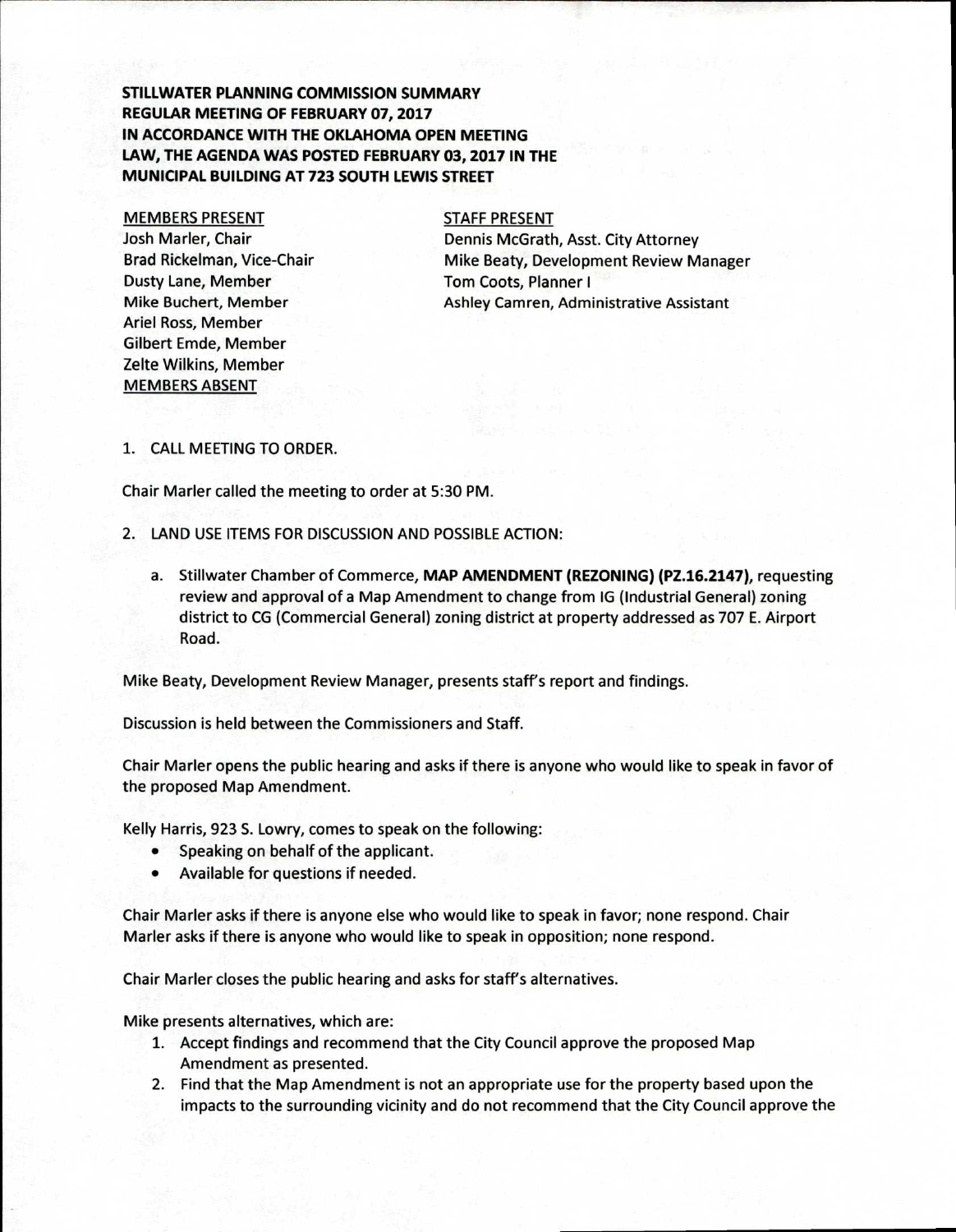# Stillwater Planning Commission Meeting Summary **Page 2 of 4** Page 2 of 4 February 07, 2017

Map Amendment.

3. Find that additional information or discussion is needed prior to making a recommendation and table the request to a certain date.

Further discussion is held between the Commissioners and Staff.

**Commissioner Emde moved, Commissioner Buchert seconded to recommend that the City Council approve the proposed Map Amendment.** 

| <b>Roll call:</b> | <b>Marler</b> | Rickelman | Lane | <b>Buchert</b> | <b>Ross</b> | Emde       | <b>Wilkins</b> |
|-------------------|---------------|-----------|------|----------------|-------------|------------|----------------|
|                   | Yes           | Yes       | Yes  | Yes            | Yes         | <b>Yes</b> | Yes            |

Time: 6 minutes

b. Albright Living Trust, **PRELIMINARY PLAT (P2.17.2164),** requesting review and approval of the Preliminary Plat for Oakdale Park, 2<sup>nd</sup> Section, to create 38 residential lots and 1 outlot at property addressed as 1299 N. Jardot Road.

Mike Beaty, Development Review Manager, presents staff's report and findings.

Chair Marler opens the public hearing and asks if there is anyone who would like to speak in favor of the proposed Preliminary Plat.

Steven Gose, 113 E.  $8<sup>th</sup>$  Ave., comes to speak on the following:

- Speaking on behalf of the applicant.
- Available for questions if needed.

Discussion is held between the Commissioners and Mr. Gose.

Chair Marler asks if there is anyone else who would like to speak in favor; none respond. Chair Marler asks if there is anyone who would like to speak in opposition; none respond.

Chair Marler closes the public hearing and asks for staff's alternatives.

Mike presents alternatives, which are:

- 1. Accept findings and approve the proposed Preliminary Plat as presented.
- 2. Find that the Preliminary Plat is not in conformance with the Comprehensive Plan or city regulations and deny the request.
- 3. Find that additional information or discussion is needed prior to making a recommendation and table the request to a certain date. The plat must be acted upon within 60 days of this hearing.

**Commissioner Lane moved, Commissioner Buchert seconded to accept findings and approve the proposed Preliminary Plat as presented.** 

| <b>Roll call:</b> | <b>Marler</b> | <b>Rickelman</b> | Lane | <b>Buchert</b> | <b>Ross</b> | Emde | <b>Wilkins</b> |
|-------------------|---------------|------------------|------|----------------|-------------|------|----------------|
|                   | Yes           | Yes              | Yes  | Yes            | Yes         | Yes  | Yes            |

Time: 4 minutes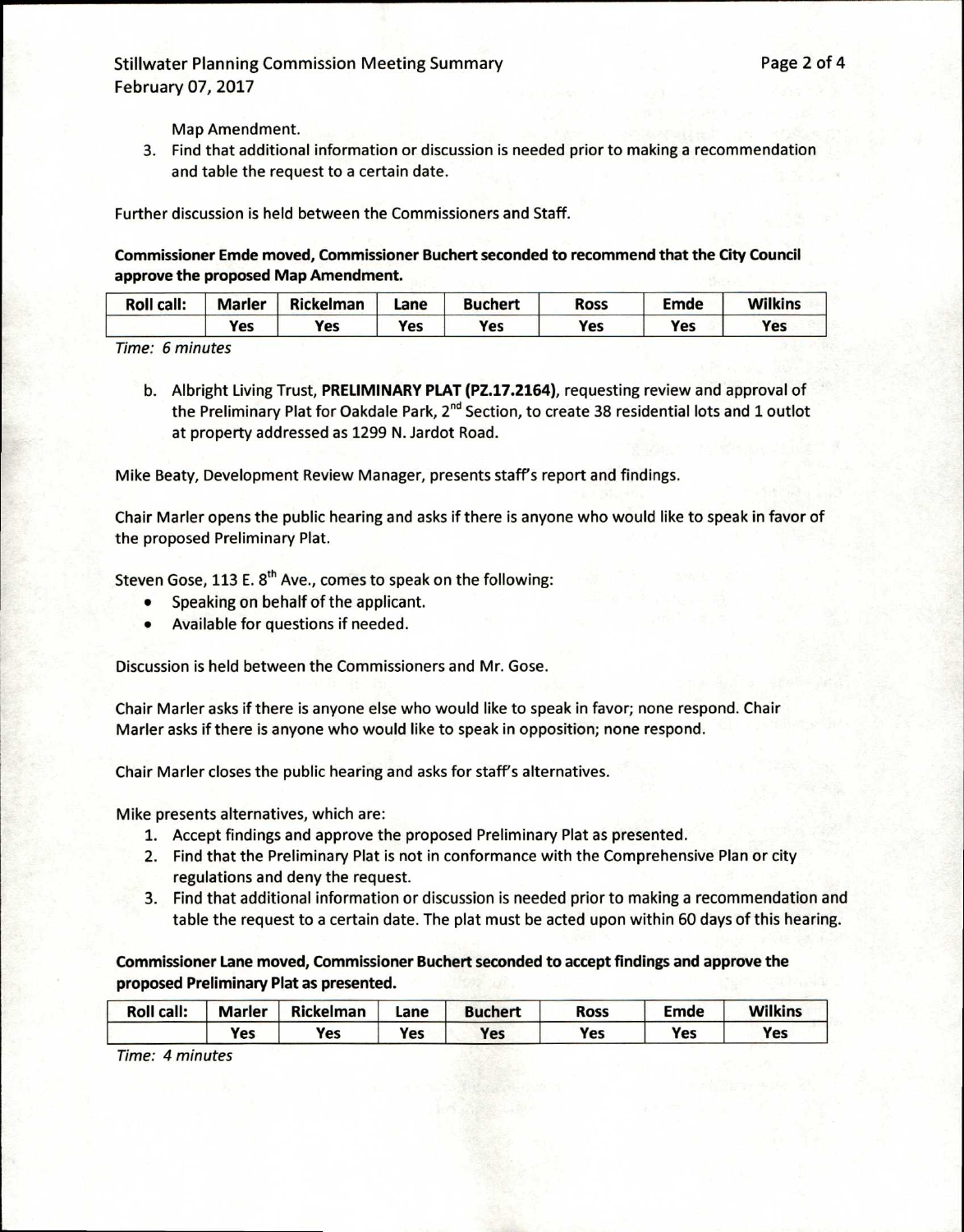c. Albright Living Trust, **FINAL PLAT (PZ.17.2163),** requesting review and approval of the Final Plat for Oakdale Park, 2<sup>nd</sup> Section, to create 38 residential lots and 1 outlot at property addressed as 1299 N. Jardot Road.

Mike Beaty, Development Review Manager, presents staff's report and findings.

Chair Marler opens the public hearing and asks if there is anyone who would like to speak in favor of the proposed Preliminary Plat.

Steven Gose, 113 E.  $8<sup>th</sup>$  Ave., comes to speak on the following:

- Speaking on behalf of the applicant.
- Available for questions if needed.

Chair Marler asks if there is anyone else who would like to speak in favor; none respond. Chair Marler asks if there is anyone who would like to speak in opposition; none respond.

Chair Marler closes the public hearing and asks for staff's alternatives.

Mike presents alternatives, which are:

- 1. Accept findings and approve the proposed Preliminary Plat as presented.
- 2. Find that the Preliminary Plat is not in conformance with the Comprehensive Plan or city regulations and deny the request.
- 3. Find that additional information or discussion is needed prior to making a recommendation and table the request to a certain date. The plat must be acted upon within 60 days of this hearing.

**Chair Marler moved, Commissioner Lane seconded to accept findings and recommend that the City Council approve the proposed Final Plat as presented.** 

| <b>Roll call:</b> | <b>Marler</b> | <b>Rickelman</b> | Lane | <b>Buchert</b> | <b>Ross</b> | Emde | <b>Wilkins</b> |
|-------------------|---------------|------------------|------|----------------|-------------|------|----------------|
|                   | Yes           | Yes              | Yes  | Yes            | Yes         | Yes  | Yes            |

Time: 2 minutes

3. APPROVAL OF THE MEETING SUMMARY FOR DISCUSSION AND POSSIBLE ACTION:

a. Approval of the regular meeting summary of January 03, 2017.

# **Commissioner Buchert moved, Commissioner Ross seconded to approve the regular meeting summary of Tuesday, January 03, 2017.**

| <b>Roll call:</b> | <b>Marler</b> | <b>Rickelman</b> | Lane | <b>Buchert</b> | Ross | Emde       | <b>Wilkins</b> |
|-------------------|---------------|------------------|------|----------------|------|------------|----------------|
|                   | Yes           | Yes              | Yes  | Yes            | Yes  | <b>Yes</b> | Yes            |

Time: 1 minute

4. MISCELLANEOUS ITEMS FROM STAFF FOR DISCUSSION AND POSSIBLE ACTION:

a. Next Planning Commission meeting is Tuesday, February 21, 2017.

## 5. ADJOURNMENT.